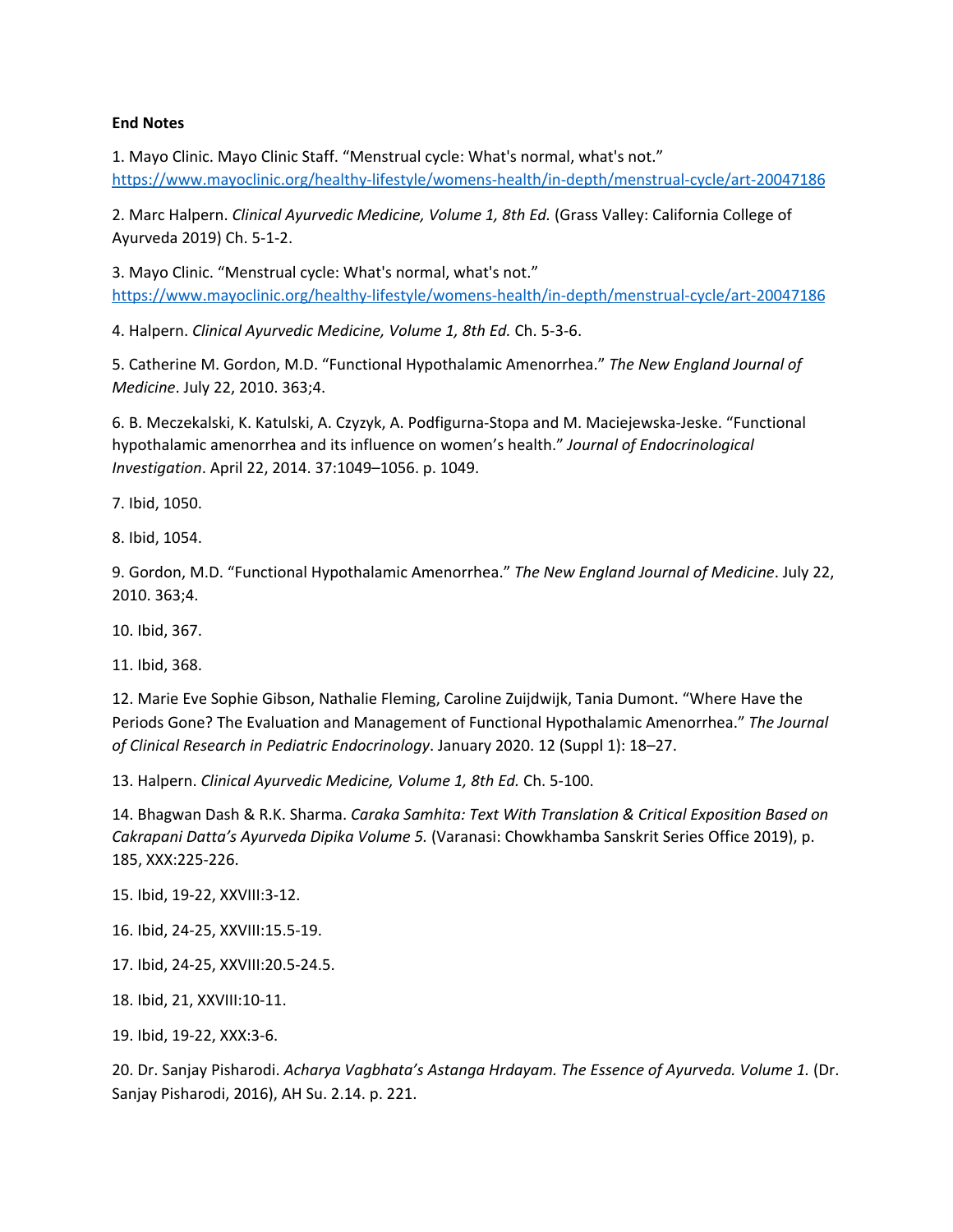21. Dash & Sharma. *Caraka Samhita: Text With Translation & Critical Exposition Based on Cakrapani Datta's Ayurveda Dipika Volume 5.* p. 133, XXX:17.

22. Halpern. *Clinical Ayurvedic Medicine, Volume 1, 8th Ed.* Ch. 5-101-103.

23. Pisharodi. *Acharya Vagbhata's Astanga Hrdayam. The Essence of Ayurveda. Volume 1.* AH Su. 1.11. p. 53-54.

24. Dash & Sharma. *Caraka Samhita: Text With Translation & Critical Exposition Based on Cakrapani Datta's Ayurveda Dipika Volume 5.* p. 141, XXX:41-1/2-46.

25. Halpern. *Clinical Ayurvedic Medicine, Volume 1, 8th Ed.* Ch. 5-74.

26. G.M. Kavya, Sushila Sharma. "Panchakarma Chikitsa in Stree Roga." *The International Journal of Research and Review*. August 2016. Vol. 3, Issue: 8: 4-5.

27. Pisharodi. *Acharya Vagbhata's Astanga Hrdayam. The Essence of Ayurveda. Volume 1.* AH Su. 1.30. p. 137-138.

28. Ibid, AH Su. 1.29. p. 134-135.

29. Kavya, Sharma. "Panchakarma Chikitsa in Stree Roga." p. 3-4.

30. Rashmi Sharma, Chandan Singh. "Uttar Basti- A critical review." *Journal of Ayurvedic and Herbal Medicine*. May-June 2016. 2(3): 86-8.

31. Pisharodi. *Acharya Vagbhata's Astanga Hrdayam. The Essence of Ayurveda. Volume 1.* AH Su. 1.28. p. 127.

32. Dr. David Frawley. *Ayurvedic Healing. A Comprehensive Guide. Second Revised & Enlarged Edition.* (Lotus Press, 2013), p. 249.

33. Dr. David Frawley, Dr. Vasant Lad. *The Yoga of Herbs. Second Revised & Enlarged Edition.* (Lotus Press, 2001), p. 158; 184.

34. Ibid, 158.

35. Ibid, 158-159.

36. Pisharodi. *Acharya Vagbhata's Astanga Hrdayam. The Essence of Ayurveda. Volume 1.* AH Su. 1.18. p. 91.

37. Ibid, AH Su. 2.9. p. 207-208.

38. Marc Halpern. *Principles of Ayurvedic Medicine, 12th Ed.* (Grass Valley: California College of Ayurveda 2019), p. 453-456.

39. Ibid, AH Su. 1.26. p. 121-122.

40. Dr. Light Miller, ND. Dr. Bryan Miller, DC. *Ayurveda & Aromatherapy. The Earth Essential Guide to Ancient Wisdom & Modern Healing.* (Lotus Press, 1995), p. 242.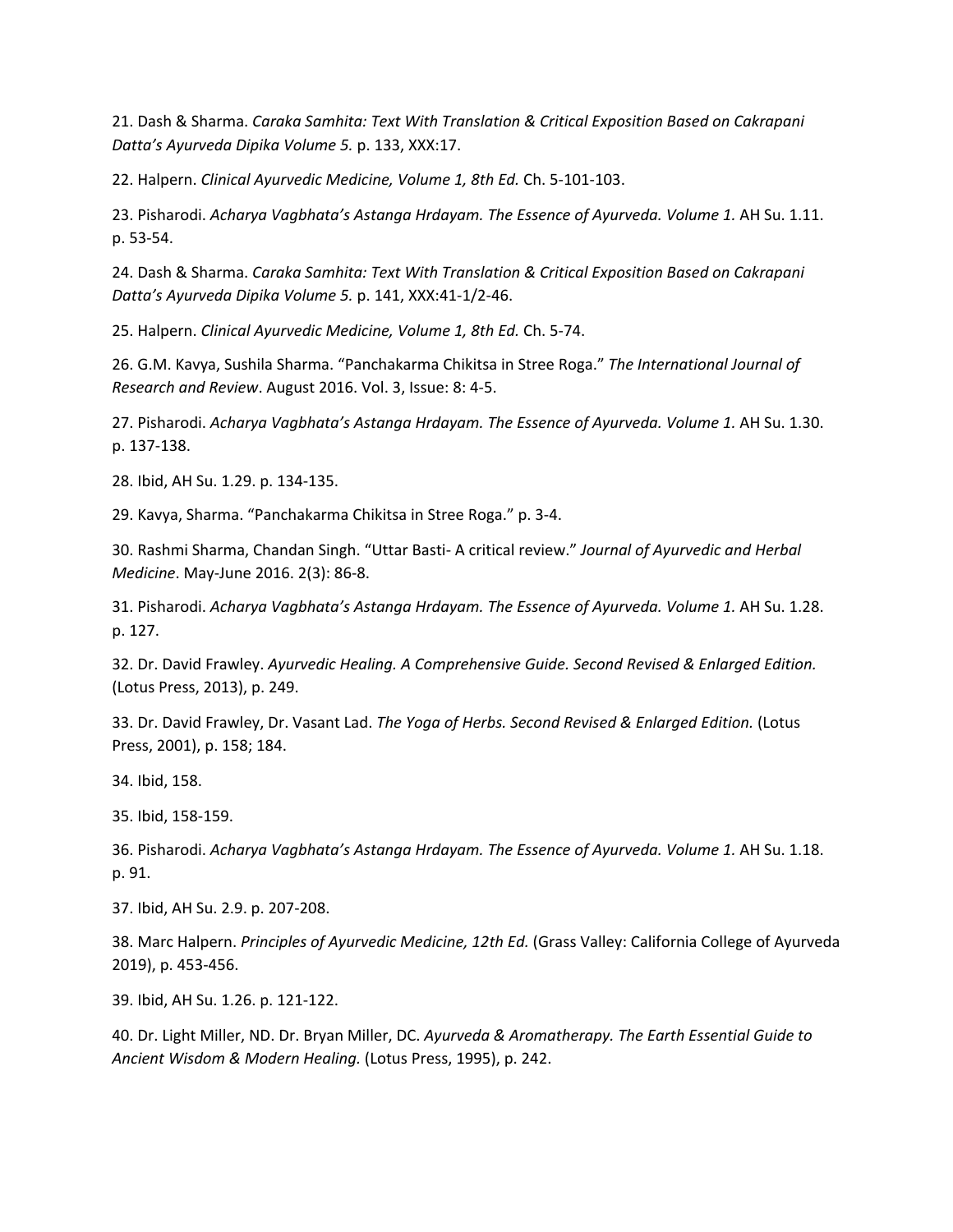41. Dr. Sanjay Pisharodi. *Acharya Vagbhata's Astanga Hrdayam. The Essence of Ayurveda. Volume 1.* AH Su. 2.30b-31b. p. 265-266.

42. Halpern. *Clinical Ayurvedic Medicine, Volume 1, 8th Ed.* Ch. 5-103.

43. Dr. David Frawley. *Yoga & Ayurveda. Self-Healing and Self-Realization.* (Lotus Press, 2009), p. 217.

44. Ibid, 243.

45. Pisharodi. *Acharya Vagbhata's Astanga Hrdayam. The Essence of Ayurveda. Volume 1.* AH Su. 4.36. p. 475-476.

## **Research Paper Abstracts**

**Journal: The New England Journal of Medicine. July 22, 2010. 363;4.**

**Title: "Functional Hypothalamic Amenorrhea."**

**Author: Catherine M. Gordon, M.D.**

## **Abstract**

*Note: No formal abstract was provided, therefore, the summary above the article has been used.*

This Journal feature begins with a case vignette highlighting a common clinical problem. Evidence supporting various strategies is then presented, followed by a review of formal guidelines, when they exist. The article ends with the author's clinical recommendations.

**Journal: Journal of Endocrinological Investigation. April 22, 2014. 37:1049–1056.**

**Title: "Functional hypothalamic amenorrhea and its influence on women's health."**

**Author: B. Meczekalski, K. Katulski, A. Czyzyk, A. Podfigurna-Stopa and M. Maciejewska-Jeske**

### **Abstract**

*Introduction* Functional hypothalamic amenorrhea (FHA) is one of the most common causes of secondary amenorrhea. There are three types of FHA: weight loss related, stress-related, and exercise-related amenorrhea. FHA results from the aberrations in pulsatile gonadotropin-releasing hormone (GnRH) secretion, which in turn causes impairment of the gonadotropins (follicle-stimulating hormone and luteinizing hormone). The final consequences are complex hormonal changes manifested by profound hypoestrogenism. Additionally, these patients present mild hypercortisolemia, low serum insulin levels, low insulin-like growth factor 1 (IGF-1) and low total triiodothyronine.

*Aim* The aim of this work is to review the available data concerning the effects of FHA on different aspects of women's health.

*Results* Functional hypothalamic amenorrhea is related to profound impairment of reproductive functions including anovulation and infertility. Women's health in this disorder is disturbed in several aspects including the skeletal system, cardiovascular system, and mental problems. Patients manifest a decrease in bone mass density, which is related to an increase in fracture risk. Therefore, osteopenia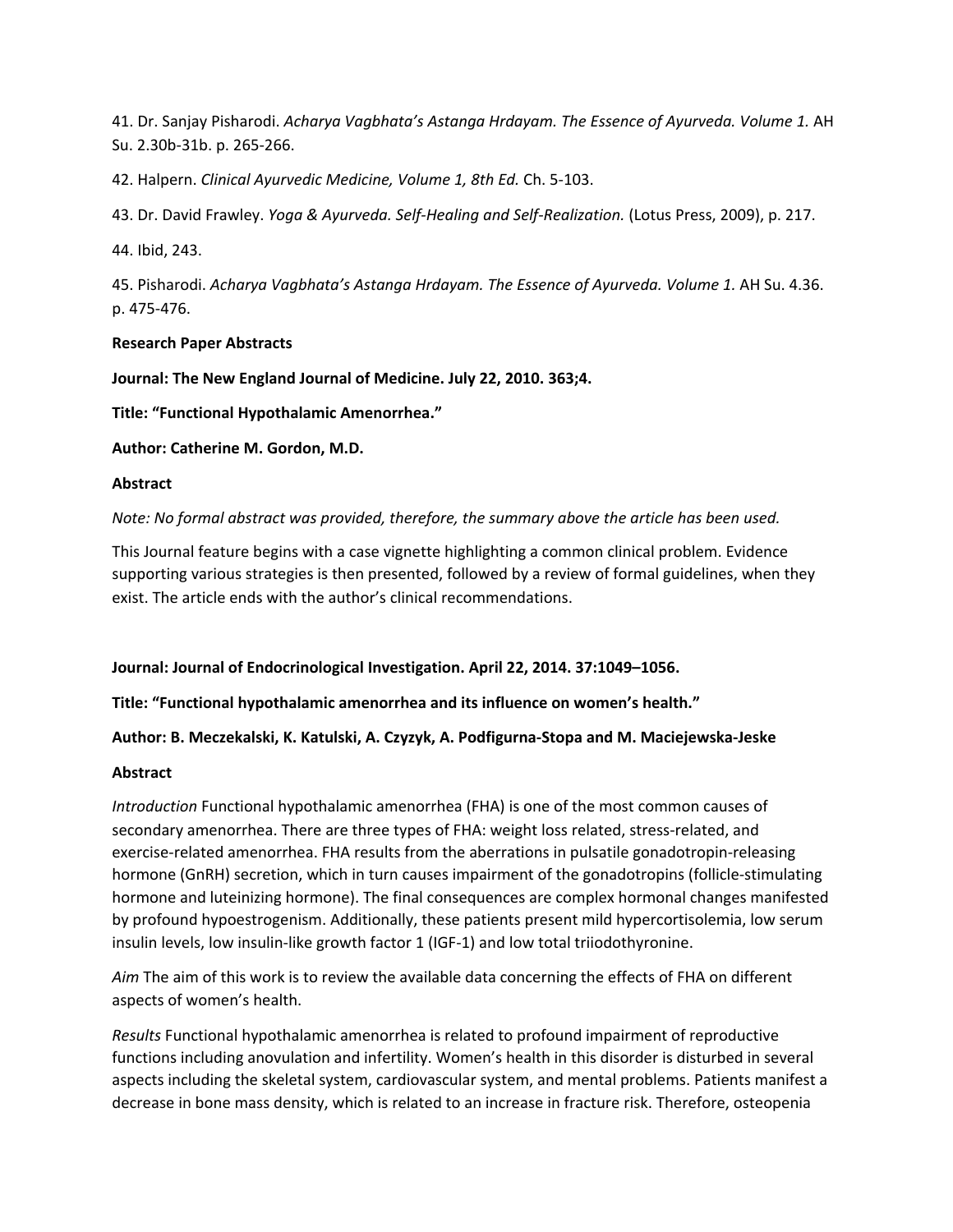and osteoporosis are the main long-term complications of FHA. Cardiovascular complications include endothelial dysfunction and abnormal changes in the lipid profile. FHA patients present significantly higher depression and anxiety and also sexual problems compared to healthy subjects.

*Conclusions* FHA patients should be carefully diagnosed and properly managed to prevent both shortand long-term medical consequences.

## **Journal: The Journal of Clinical Research in Pediatric Endocrinology. January 2020. 12(Suppl 1): 18–27.**

# **Title: "Where Have the Periods Gone? The Evaluation and Management of Functional Hypothalamic Amenorrhea."**

## **Author: Marie Eve Sophie Gibson, Nathalie Fleming, Caroline Zuijdwijk, Tania Dumont**

## **Abstract**

Functional hypothalamic amenorrhea (FHA) is a common cause of amenorrhea in adolescent girls. It is often seen in the setting of stress, weight loss, or excessive exercise. FHA is a diagnosis of exclusion. Patients with primary or secondary amenorrhea should be evaluated for other causes of amenorrhea before a diagnosis of FHA can be made. The evaluation typically consists of a thorough history and physical examination as well as endocrinological and radiological investigations. FHA, if prolonged, can have significant impacts on metabolic, bone, cardiovascular, mental, and reproductive health. Management often involves a multidisciplinary approach, with a focus on lifestyle modification. Depending on the severity, pharmacologic therapy may also be considered. The aim of this paper is to present a review on the pathophysiology, clinical findings, diagnosis, and management approaches of FHA in adolescent girls.

### **Journal: The International Journal of Research and Review. August 2016. Vol.3, Issue: 8: 4-5.**

## **Title: "Panchakarma Chikitsa in Stree Roga."**

## **Author: G.M. Kavya, Sushila Sharma**

### **Abstract**

A healthy woman can make healthy family and ultimately a healthy nation. Healthy state of women is very much needed for the society, it growth and prosperity. Ayurveda one of the world's oldest system of health, gives a detail description of stree roga vyadhies. The fundamental principle followed here in treating these diseases affecting female genital tract is directing towards Panchakarma chikitsa. The purificatory measures to be followed for the purpose of detoxification of the body itself are shodhana karma. It is the prime factor of the Panchakarma chikitsa. For all most all diseases of the female genital tract, treatment modality starts from shodhana karma. So for women to be healthy, undergoing the shodhana karma according to the season is very much needed for the prevention of these diseases. Here an attempt is made for the conceptual study and analyzing of complete diseases of Stree roga. All the classical references regarding chikitsa of the same were collected and analyzed. Study of all these chikitsa sutra found beneficial. All of them are directing towards single base line treatment of